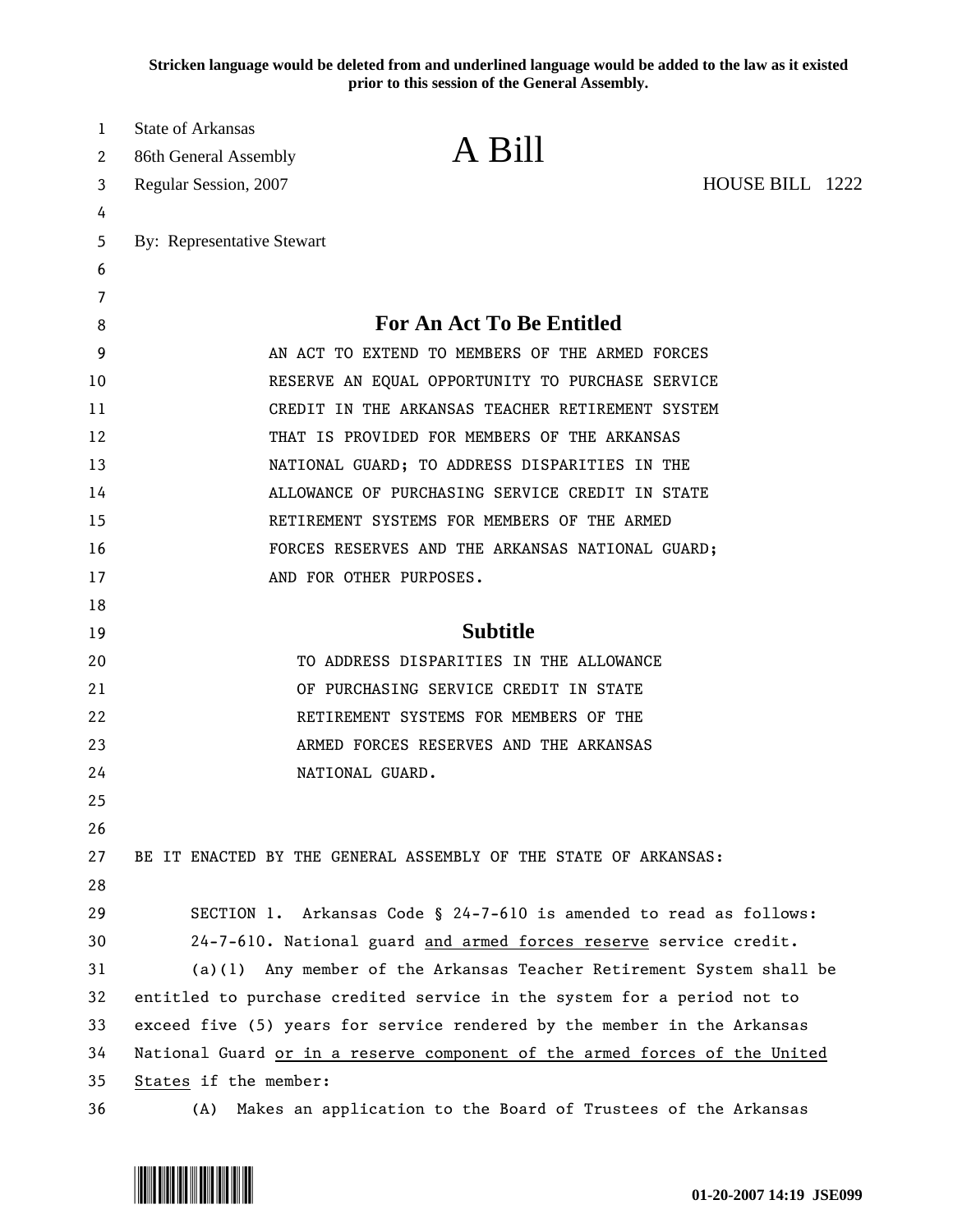**HB1222** 

1 Teacher Retirement System; 2 (B) Provides proof satisfactory to the board of that 3 person's service in the Arkansas National Guard or in a reserve component of 4 the armed forces of the United States; and 5 (C) Pays to the system for each year of service credit 6 being granted: 7 (i) The product of the sum of the employee and 8 employer contribution rates in effect at the time of purchase multiplied by 9 the greater of: 10 (a) The annual salary received by the member 11 for his or her first full year of credited service that precedes the fiscal 12 year in which the service is purchased; or 13 (b) The average of the three (3) highest 14 salaries earned at the time of purchase; plus 15 (ii) Interest from the end of that year of credited 16 service to the date of payment in full. 17 (2) If the payment for service under this section is not made in 18 a single lump-sum payment, interest shall accrue from the date of the initial 19 payment to the date of the payment in full. 20 (3) The payment shall be credited to the member's account in the 21 members' deposit account and shall be in addition to regular member 22 contributions. 23 (b) Members shall receive one (1) year of purchased service credit for 24 each five (5) years of service in the Arkansas National Guard or in a reserve 25 component of the armed forces of the United States service. 26 (c) The Service in the Arkansas National Guard service or in a reserve 27 component of the armed forces of the United States shall not become credited 28 service under this system until: 29 (1) The member payments specified in subdivision (a)(1)(C) of 30 this section have been paid in full; and 31 (2) The member has established five (5) or more years of actual 32 service in the system. 33 (d) If a member ceases to be an active member before the service in 34 the Arkansas National Guard service or in a reserve component of the armed 35 forces of the United States has been established as system-credited service, 36 the member payments contributed as specified in subdivision (a)(1)(C) of this